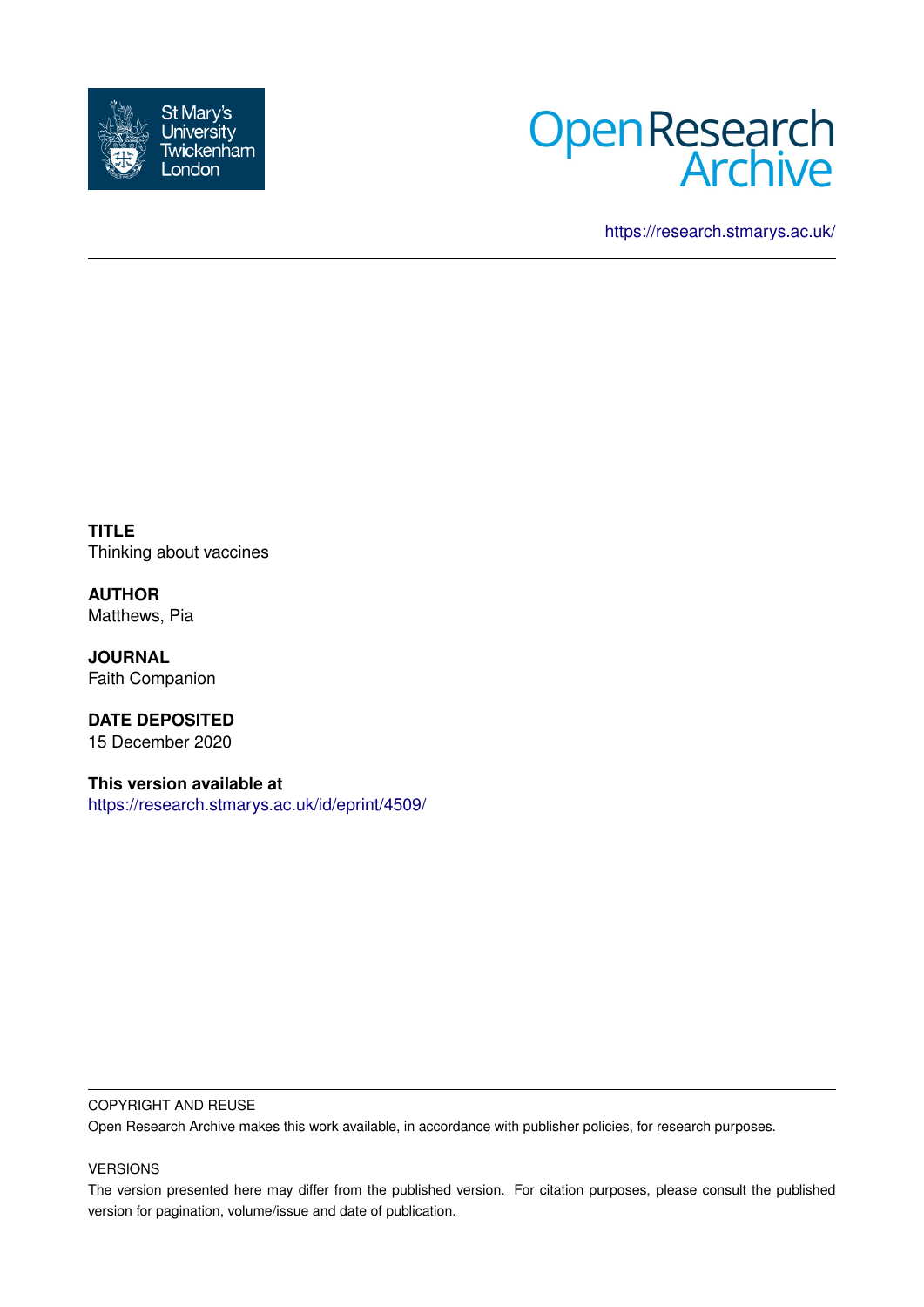## **Thinking about vaccines**

News that there are now a number of vaccines against Covid-19 has come as a great relief to many people. People are beginning to see a light at the end of this long tunnel and the possibility of a return to normal. However, it is always important to think about the ethics of new developments. This is especially so in healthcare when often technological advances seem to race ahead of ethics and what can be done, soon becomes what should be done. Circumstances do not dictate our ethical principles. Indeed, in a pandemic we may need ethics more than ever. One central ethical principle is that we cannot do evil in the expectation of a good result. One central standard of ethical permissibility is whether a technology or intervention safeguards and respects the dignity of the human person.<sup>[1](#page-1-0)</sup>

When we think ethically about vaccines we may have many questions about the safety and risks, who should be first in line to receive the vaccine, how should vaccines be distributed, what about people in poorer countries, what may be the long term effects. Many people recognise that vaccination against diseases such as German measles, mumps, measles and chicken pox represent a milestone in the fight against contagious disease. A vaccine against Covid-19 is equally welcome, especially since Covid-19 is a global pandemic, devastating for some populations, and it causes such a huge strain on healthcare services. If we are to be good stewards of our health, and if we think about the common good, including the goods of our healthcare resources, then we can see that we have a serious duty to think carefully about the use of vaccines and about protecting our own health and the health of others. However, some people have significant concerns about the actual production of vaccines, and this is what we will be exploring here.

 For some time now the Church has been aware of the use of embryos, of aborted foetuses and of what has been called 'biological material of an illicit origin', in some bioethical research. Although not all vaccines are linked to elective abortions or to biological material of an illicit origin, some vaccines are. It is important to consider the ethics of the use of these 'materials' in research since respecting the dignity of human beings rules out the evil of elective abortion and the technological production of human embryos, respect does not allow human beings to be reduced to tissue, and respect includes the respect owed to the body of a human being who is dead.[2](#page-1-1) Biological material includes cell lines that have been developed from elective abortions carried out decades ago in the 1960s and 1970s. Cells are replicated over many years to produce a cell line. A cell line is not tissue from the foetus, but it is a product from that tissue. Nor is a cell line an ingredient in the vaccine. Rather a cell line is used in research usually to grow the virus, and then is filtered out of the final product, though there is a possibility that traces of DNA may remain. However, the very fact that the cell line originated from an aborted foetus is a cause for concern. In 2005 the Pontifical Academy for Life examined the question of vaccines that had been prepared using cell lines derived from aborted human foetuses, and this document was updated in 2017. The question was also considered in the instruction from the Congregation for the Doctrine of the Faith *Dignitas Personae, On Certain Bioethical Questions* (2008) and in the *New Charter for*  Health Care Workers (2017).<sup>[3](#page-1-2)</sup> In these documents the Church urges researchers to reflect on

<span id="page-1-0"></span><sup>1</sup> Pontifical Council for Pastoral Assistance to Health Care Workers, *The New Charter for Health Care Workers*  (2017), n.4[9 https://www.scribd.com/document/431501363/The-New-Charter-for-Health-Care-](https://www.scribd.com/document/431501363/The-New-Charter-for-Health-Care-Workers#download&from_embed)[Workers#download&from\\_embed](https://www.scribd.com/document/431501363/The-New-Charter-for-Health-Care-Workers#download&from_embed)

<span id="page-1-1"></span><sup>2</sup> *The New Charter for Health Care Workers* n.62; *Dignitas Personae,* n.35.

<span id="page-1-2"></span><sup>3</sup> Pontifical Academy for Life, (2005) *Moral Reflections on Vaccines Prepared From Cells Derived From Aborted Human Foetuses* [https://www.immunize.org/talking-about-vaccines/vaticandocument.htm;](https://www.immunize.org/talking-about-vaccines/vaticandocument.htm) *Note on Italian Vaccine Issue* (2017) [http://www.academyforlife.va/content/pav/en/the-academy/activity-academy/note](http://www.academyforlife.va/content/pav/en/the-academy/activity-academy/note-vaccini.html)[vaccini.html;](http://www.academyforlife.va/content/pav/en/the-academy/activity-academy/note-vaccini.html) Congregation for the Doctrine of the Faith *Dignitas Personae, On Certain Bioethical Questions*  (2008) n.34-35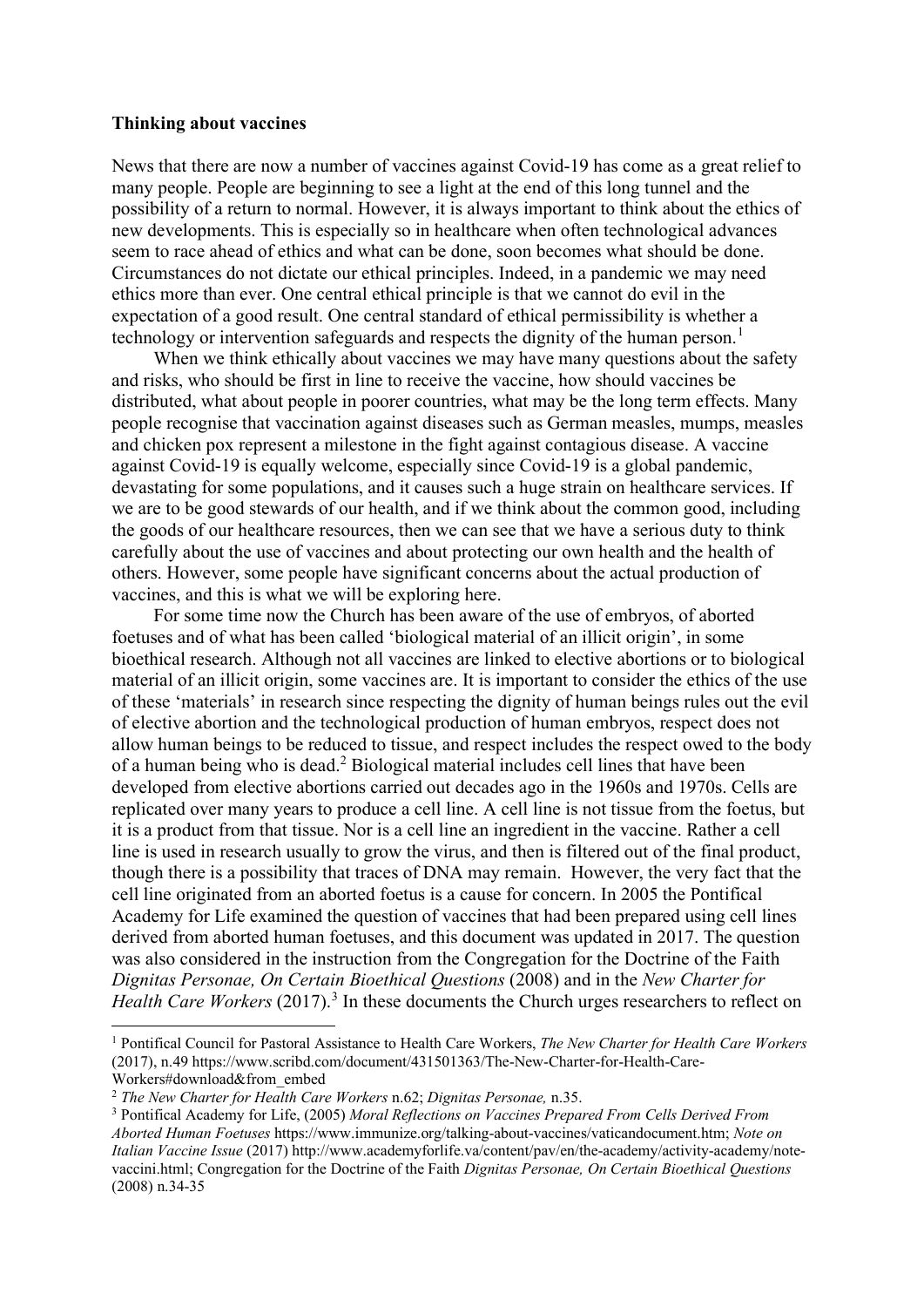the ethical nature of vaccines and to develop vaccines that are not connected to illicitly obtained material.

 In its examination of the ethics surrounding vaccines the Pontifical Academy looked at the principle of co-operation in evil because of the link between the evil of abortion and the production of some vaccines. To aid discernment Catholic moral theology has traditionally made a distinction between formal and material cooperation. In many areas of life people cooperate in evil, for instance our taxes may be used to fund schemes such as abortion services. Paying tax is not in itself a moral evil. Moreover, taxation serves the common good of society so I should pay the tax I am eligible to pay. In terms of cooperation, if I share in the evil aims of someone and actively help them achieve those aims, then I am formally cooperating in their evil acts and this is something a conscientious person should never do. Formal cooperation can be explicit but it can also be implicit if, for instance, the person cooperating denies that he or she shares the other person's wrongful aims yet his or her actions seem to shore that person up in what he or she intends. By material cooperation someone may be involved in a wrongful act but only remotely and without sharing in that person's evil aims. One example of remote involvement in an act would be where landowners cleared land using exploitative employment methods in order to build the house that decades later I have now bought. This is not so much remoteness in time as moral remoteness. The assessment of material cooperation is more complex than an assessment of formal cooperation, and it requires practical wisdom since there are many factors to take into account. Among these the person should consider whether there are any alternatives, how urgent is it to act, the goods and the harms at stake, whether cooperation would mislead others and cause scandal.

 Anyone who shares in the evil intention of those who performed an elective abortion would be formally cooperating. However, moral remoteness means that different people can have different moral responsibilities. The responsibility of someone directly involved in an elective abortion is not the same as for a researcher who produces and uses biological material of an illicit origin. This responsibility is not the same as for a researcher who acquires the material commercially decades after the original cell line was produced.<sup>[4](#page-2-0)</sup> The responsibility of a person who is given a vaccine with a link to this material is even further removed. In *Dignitas Personae* the Congregation for the Doctrine of the Faith explains that 'grave reasons may be morally proportionate to justify the use of such "biological material". Thus, for example, danger to the health of children could permit parents to use a vaccine which was developed using cell lines of illicit origin, while keeping in mind that everyone has the duty to make known their disagreement and to ask that their healthcare system make other types of vaccines available. Moreover, in organizations where cell lines of illicit origin are being utilized, the responsibility of those who make the decision to use them is not the same as that of those who have no voice in such a decision.<sup>[5](#page-2-1)</sup> Both the Congregation for the Doctrine of the Faith and the Pontifical Academy explain that this remoteness means that where there is considerable danger to health a person can in good conscience receive a vaccine developed from foetal cell lines. Additionally, the Pontifical Academy's 2017 investigation concluded that the cell lines used in research were now very distant from the original abortions. Moreover, it was no longer necessary to obtain cells from new abortions. The lawfulness of the use of a vaccine is not the same as declaring the lawfulness of its production.

 In the context of the Covid-19 pandemic vaccines are not simply the answer to getting back to a normal way of life. Certainly, it is important to be aware of the arguments.

https://www.vatican.va/roman\_curia/congregations/cfaith/documents/rc\_con\_cfaith\_doc\_20081208\_dignitas-<br>personae en.html; The New Charter for Health Care Workers, n.69-70.

<span id="page-2-0"></span><sup>&</sup>lt;sup>4</sup> The New Charter for Health Care Workers, n.70. <sup>5</sup> Dignitas Personae, n.35

<span id="page-2-1"></span>